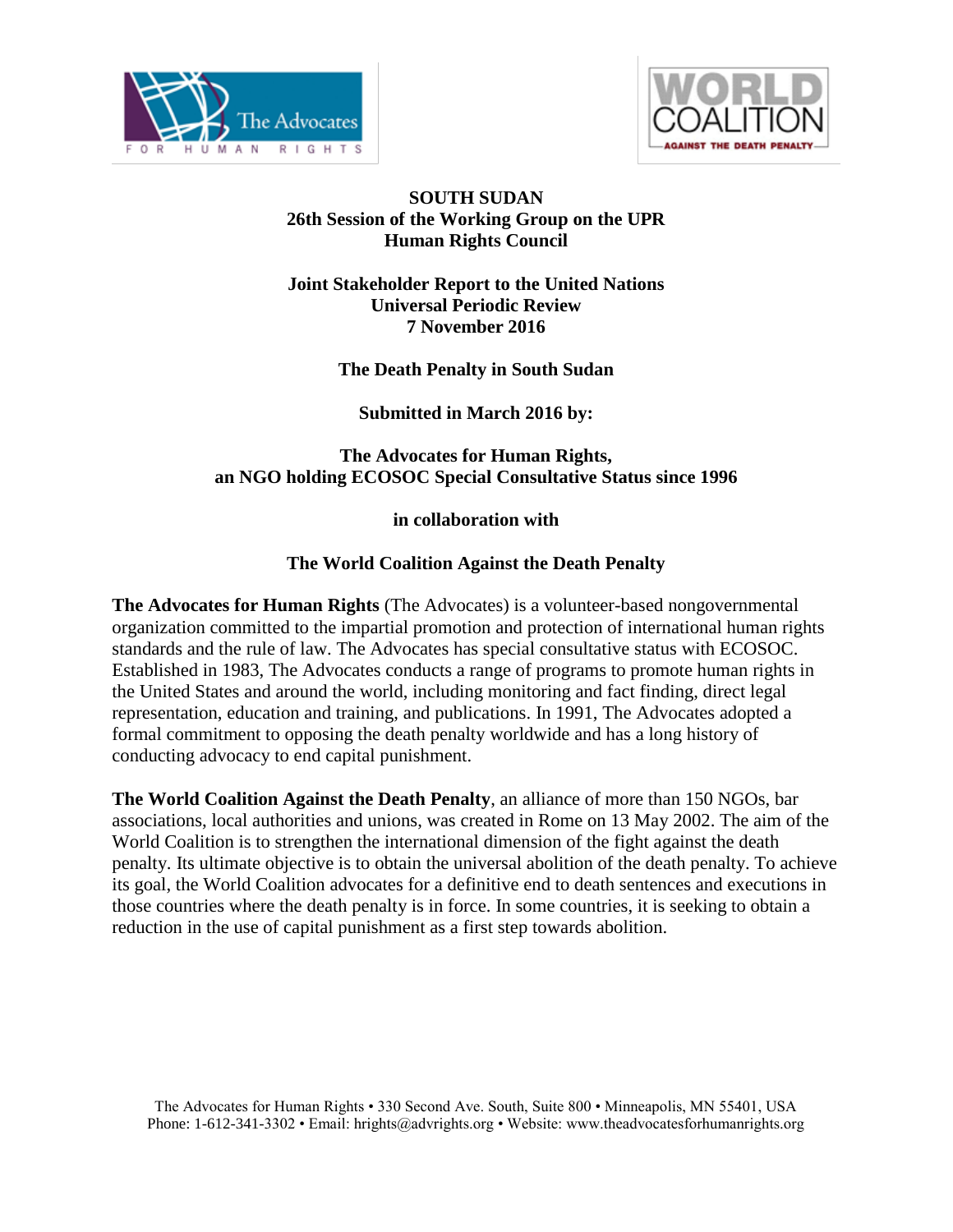#### **Executive Summary**

- 1. The last Universal Periodic Review (UPR) of Sudan occurred in May of 2011, the year that South Sudan joined the United Nations as an independent country. During that UPR, UN Member States considered and made recommendations concerning conditions in both Sudan and South Sudan.
- 2. Conflicts between warring factions continue to occur in South Sudan, and continue to result in substantial violations of international human rights standards. This stakeholder report, however, focuses on the Government of South Sudan's continued use of the death penalty, in spite of its acceptance of a 2011 UPR recommendation that South Sudan should establish a moratorium on executions with a view to the abolition of the death penalty.
- 3. The joint stakeholders have collaborated on this report with a civil society organization in South Sudan that has monitored the government's compliance with its human rights obligations pertaining to the death penalty since the 2011 UPR. Media reports and independent research conducted by the joint stakeholders corroborates this information. Due to the Government of South Sudan's lack of full transparency regarding its administration of the death penalty, as well as ongoing conflict that hinders independent monitoring efforts, information in this stakeholder report likely understates the number of executions conducted during the relevant time period.
- 4. During the 2011 UPR, two countries made specific recommendations to South Soudan with regard to the abolition of the death penalty. Italy and France both recommended that South Sudan should establish a moratorium on executions with a view to the definitive abolition of the death penalty. South Sudan accepted the Italian recommendation (A-85.4), but did not accept the similarly worded recommendation from France.<sup>1</sup>
- 5. The Government of South Sudan has not implemented the accepted recommendation for a death penalty moratorium, even though it subsequently voted in the United Nations in favor of a death penalty moratorium on two occasions. The death penalty remains in force in South Sudan.<sup>2</sup> The Government of South Sudan continues to carry out executions by hanging, including conducting two executions as recently as January of  $2016<sup>3</sup>$ Further, most individuals charged with capital crimes lack access to counsel and experience systemic and widespread violations of human rights in the administration of justice, including unhealthy and overcrowded conditions of detention.

<sup>&</sup>lt;sup>1</sup>The explanation given is that South Sudan addressed only the recommendations put forward to South Sudan exclusively. All the responses to recommendations put forward to both Sudan and South Sudan as a unity remained pending and were therefore deemed noted by South Sudan. Therefore, the French recommendation has been deemed noted. UPR, Responses to Recommendations, A/HRC/18/16, 10 March 2012.

<sup>2</sup> UN Human Rights Council, Report of the UN High Commissioner for Human Rights: Technical assistance and capacity-building for South Sudan in the field of human rights, A/HRC/21/34 para. 23, 29 August 2012.

[<sup>\(</sup>http://www.ohchr.org/Documents/HRBodies/HRCouncil/RegularSession/Session21/A-HRC-21-34\\_en.pdf](http://www.ohchr.org/Documents/HRBodies/HRCouncil/RegularSession/Session21/A-HRC-21-34_en.pdf) ) <sup>3</sup> Communication from South Sudan civil society organization to The Advocates, on file with The Advocates (23 February 2016).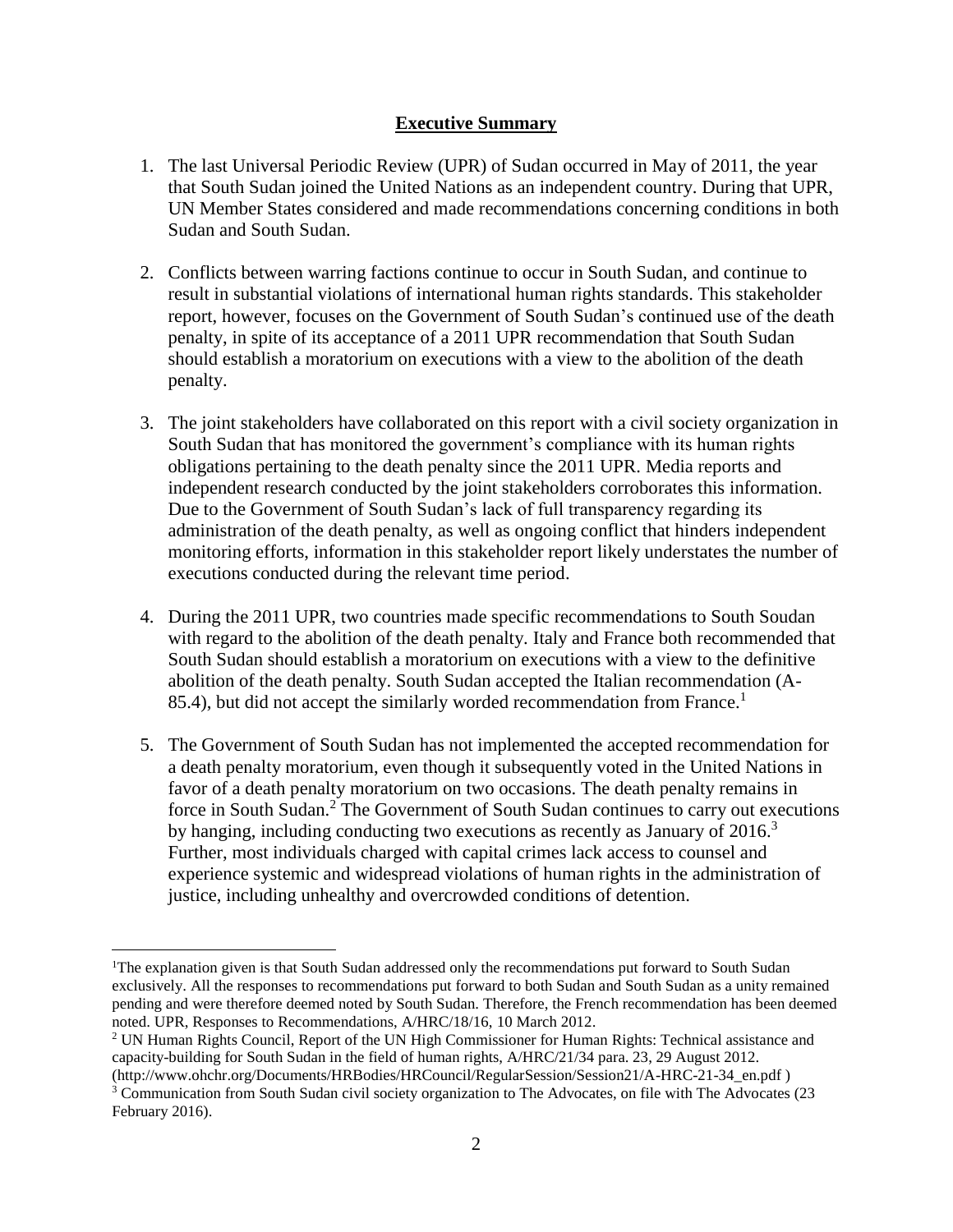- 6. The joint stakeholders respectfully suggest the following recommendations be made to the Government during the upcoming UPR of South Sudan:
	- a. Immediately institute and maintain a moratorium on all executions;
	- b. Commute the sentence of each person on death row to life imprisonment;
	- c. Amend the Transitional Constitution of South Sudan to prohibit the death penalty;
	- d. Make all necessary changes to the South Sudan Penal Code Act and any other applicable laws so as to effectuate the prohibition of the death penalty;
	- e. Provide access to qualified counsel in all capital cases;
	- f. Ensure that traditional chiefs do not decide death penalty cases by enforcing the limited jurisdiction of traditional courts under the Local Government Act;
	- g. Take measures to ensure that death row conditions respect international standards and principles on the treatment of prisoners.
	- h. Increase public information and transparency about policies and practices related to the use of the death penalty, including: releasing figures on the number of executions carried out and death sentences imposed; providing notification when executions are set to occur; and making publicly available all judicial decisions regarding death sentences and decisions by the President to confirm or commute death sentences.

# **Factual and Legal Background**

- 7. Prior to 2011, South Sudan was part of the nation of Sudan. The 2005 Comprehensive Peace Agreement ended a long and violent internal conflict and provided for a referendum on the establishment of South Sudan as a separate nation. The referendum occurred in January of 2011; the overwhelming majority of South Sudanese voted for independence. South Sudan formally achieved its status as a separate and independent nation on July 9, 2011.
- 8. On that date, a transitional constitution for South Sudan took effect, and it remains in effect to this day. It provides for the death penalty, but limits its application to cases of "extremely serious offenses in accordance with the law"<sup>4</sup> and it forbids executions of persons under the age of  $18<sup>5</sup>$  or 70 years of age or over, as well as women who are pregnant or lactating for up to two years. Sections 206 and 207 of the South Sudan Penal Code of 2008 provide that persons convicted of intentional murder shall be sentenced to death or life imprisonment, and section 275 of the Penal Code provides that persons sentenced to death shall be executed by hanging.<sup>6</sup>
- 9. The last UPR for Sudan was conducted in May of 2011, at which time it was known that South Sudan would shortly become a separate country, but the formal separation had not yet occurred. The process resulted in some recommendations being directed specifically to the government of South Sudan. Italy made the following recommendation, which the

<sup>&</sup>lt;sup>4</sup> "The death penalty is only imposed where there is a conviction of treason, murder or aggravated robbery involving the use of a firearm if in the opinion of the court the person is not under eighteen or is over seventy years old". UN Human Rights Council, Universal Periodical Review: Sudan, A/HRC/WG.6/11/SDN/1, para. 124, May 10, 2011. 5 *Id.*

<sup>6</sup> South Sudan Code of Criminal Procedure, Act No. 5 of 2008.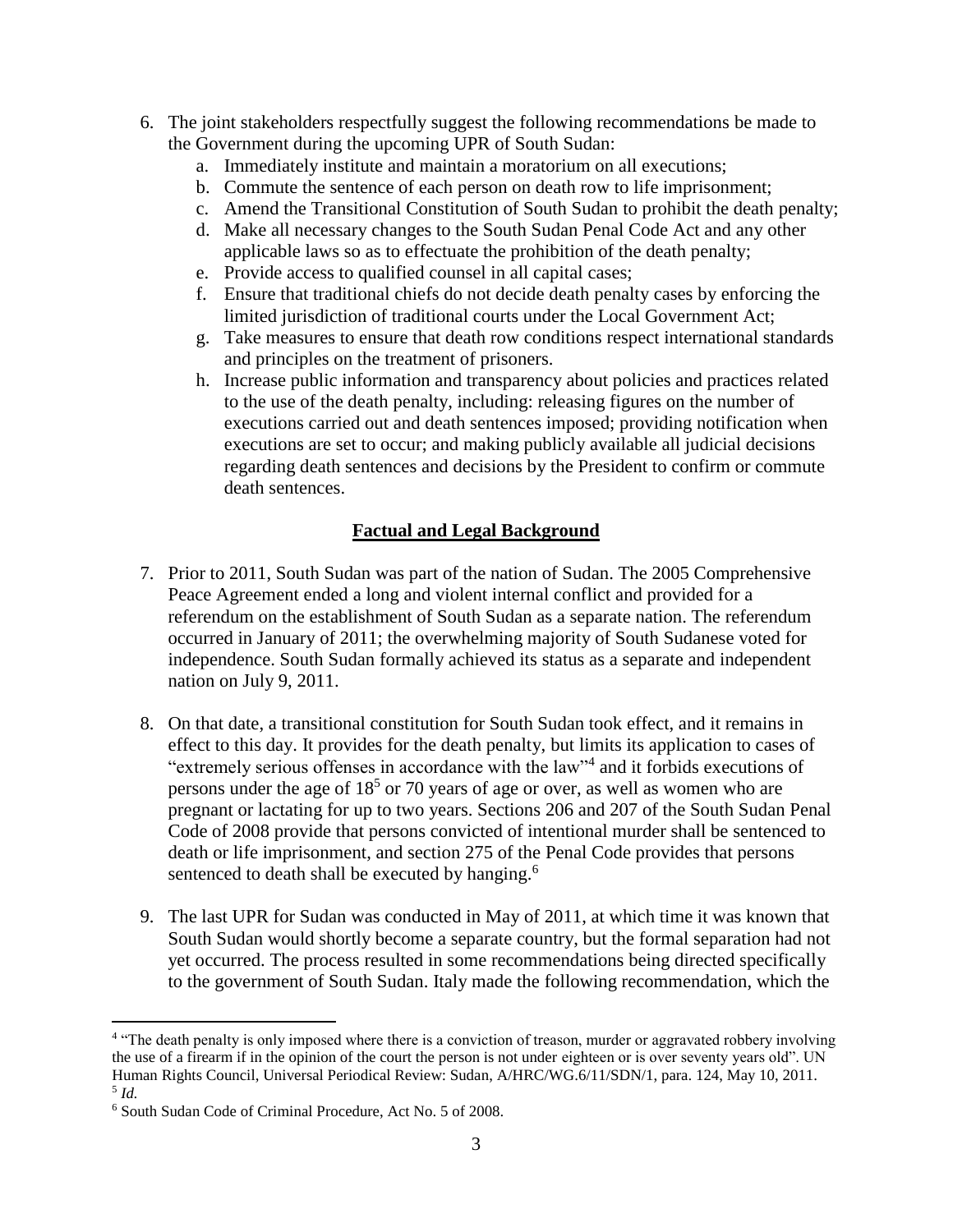Government of South Sudan subsequently accepted: *To establish a moratorium on executions with a view to abolishing the death penalty*.

- 10. On September 28, 2012, the Government of South Sudan through its permanent representative to the UN Human Rights Council (HRC) Riek Puok Riek told the Council that South Sudan "agrees with...the logic of abolishing the death penalty. But we believe that this is a process that could be approached gradually."<sup>7</sup> South Sudan also voted in favor of UN General Assembly resolutions supporting a moratorium on the use of the death penalty in 2012 and 2014.<sup>8</sup>
- 11. Nonetheless, the courts in South Sudan continue to sentence persons to death and the Government of South Sudan continues to carry out executions. While the actual number of executions is not known, numerous human rights groups have reported executions being carried out since the last UPR in 2011. Human Rights Watch documented the hanging of two men in Juba prison on August 2012, reporting that, at that time, more than 200 prisoners were estimated to be on death row awaiting execution.<sup>9</sup> A death penalty database maintained by Cornell Law School documents at least four executions in 2013 and five in  $2012<sup>10</sup>$  A civil society organization in South Sudan reports executions taking place in 2014, 2015, and 2016.<sup>11</sup> A member of that organization reports that, in January 2016, two prisoners were taken to Juba from the Eastern Equatorial State and executed.<sup>12</sup>
- 12. In a speech to the Constitutional Review Commission of South Sudan on May 3, 2013, South Sudan's Chief Justice, Chan Reec Madut, stated that the country's judges will continue sentencing prisoners to death.<sup>13</sup> The Sudan Tribune quoted him as stating: "The transitional constitution does not have a provision that prohibits [the] death penalty. This means that our judges will continue to rely on current laws until [such time] when constitutional amendments [are] made through an act of parliament." <sup>14</sup> The newspaper also quoted the Warrap State's acting president of the High Court, Nhok Monyrac, as saying "Yes, we are aware that our country was one of the member states of the United Nations which endorsed [the] removal of [the] death penalty, but there is a need to amend

<sup>7</sup> Hands off Cain, South Sudan – Retentionist, Nov. 14, 2012. Also found at:

<http://www.handsoffcain.info/bancadati/schedastato.php?idcontinente=25&nome=south%20sudan>

<sup>8</sup> UN General Assembly, Resolution 67/176, Moratorium on the use of the death penalty, adopted 20 December

<sup>2012,</sup> A/RES/67/176, 20 March 2013. [http://www.un.org/ga/search/view\\_doc.asp?symbol=A/RES/67/176](http://www.un.org/ga/search/view_doc.asp?symbol=A/RES/67/176)

<sup>9</sup> Integrated Regional Information Networks, South Sudan: Calls to end the death penalty, improve prison

conditions, 5 Nov. 2012. Available at<http://www.refworld.org/docid/5098e5402.html>

<sup>&</sup>lt;sup>10</sup> Cornell Law School 2016, Death Penalty Worldwide, South Sudan, April 26, 2013. Also found at: http://www.deathpenaltyworldwide.org/country-search-post.cfm?country=South+Sudan

<sup>&</sup>lt;sup>11</sup> Communication from South Sudan civil society organization to The Advocates, on file at The Advocates (23

February 2016); see also Cornell Law School 2016, Death Penalty Worldwide, South Sudan, April 26, 2013. Also found at: http://www.deathpenaltyworldwide.org/country-search-post.cfm?country=South+Sudan; Report on file at Advocates for Human Rights, 2/23/16.

 $12$  Communication from South Sudan civil society organization to The Advocates, on file at The Advocates (23) February 2016).

<sup>&</sup>lt;sup>13</sup> Sudan Tribune, South Sudan says death penalty remains until constitution amended, May 4, 2013. Available at: <http://www.sudantribune.com/spip.php?article46452>  $^{14}$  *Id.*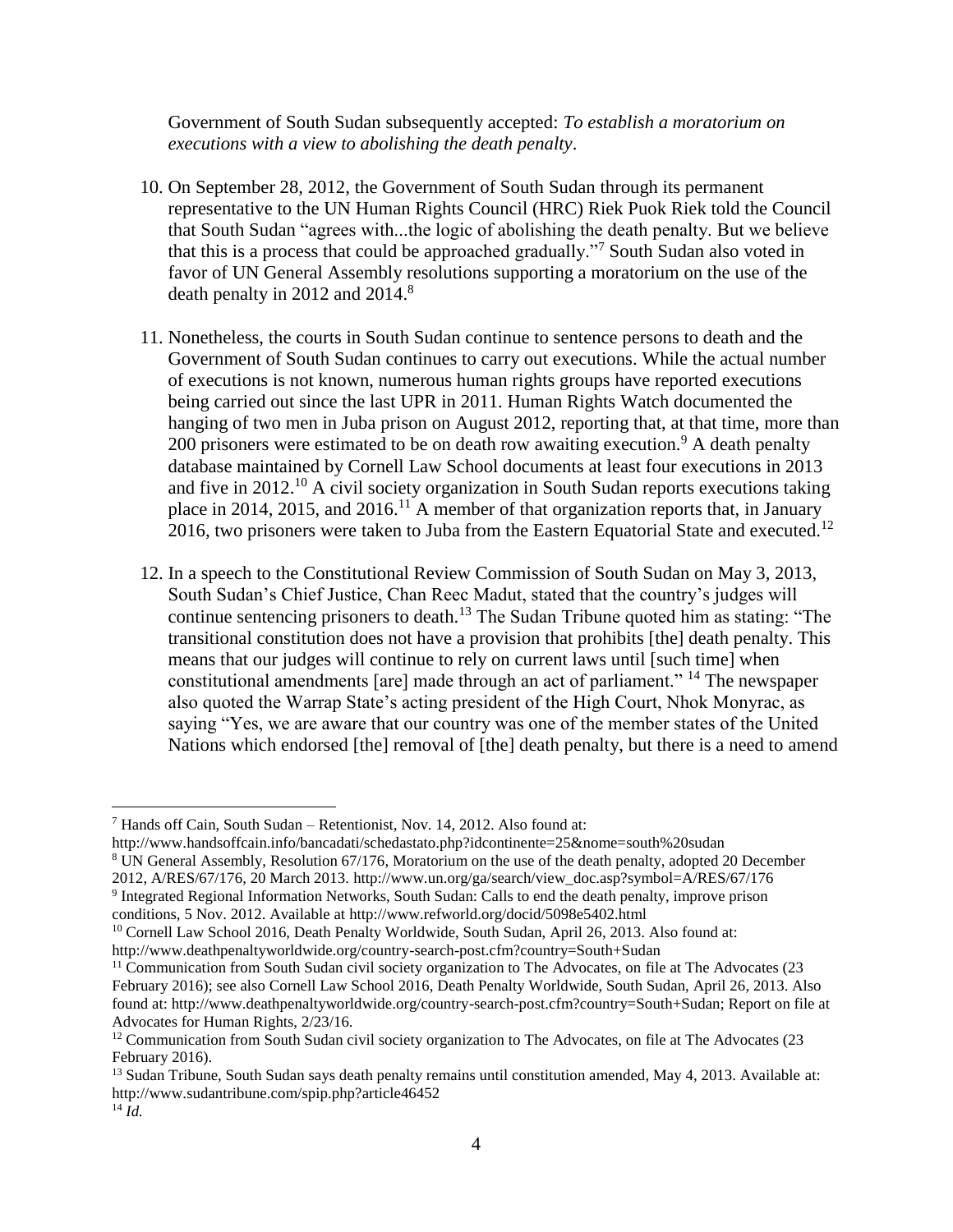the constitution to reinforce what was signed at the United Nations, otherwise it will be a spoiled vote."<sup>15</sup>

- 13. South Sudan's continued use of the death penalty is especially troubling given the welldocumented weaknesses in its legal system, leading to violations of due process and other rights in the administration of justice.
- 14. Persons sentenced to death in South Sudan are often illiterate; many have no legal counsel at any stage of the proceeding.<sup>16</sup> Most South Sudanese have no access to legal aid.<sup>17</sup> A civil society organization in South Sudan reports that the Directorate of Legal Aid in the Ministry of Justice has offered legal aid in only approximately eight cases since the Comprehensive Peace Agreement was signed in  $2005$ .<sup>18</sup>
- 15. Further, the same civil society organization reports that there are tremendous problems with lack of capacity and inadequate resources in the justice system, often resulting in the loss of case files and lengthy delays in court proceedings.<sup>19</sup> Due to the lack of human resources, death penalty cases are sometimes heard by traditional chiefs, unsupervised by the judiciary, even though South Sudan's Local Government Act purports to limit the jurisdiction of these traditional courts to "petty crimes."<sup>20</sup>
- 16. Further, prisoners in South Sudan, including those on death row, are detained under inhumane and unhealthy conditions throughout the prison system. As the U.S Department of State reported in 2013, prison conditions generally in South Sudan are overcrowded, harsh, and life-threatening; children and infants often live in the prisons with their imprisoned adult relatives; and health care and sanitation are inadequate, with a shortage or absence of basic medical supplies and equipment.<sup>21</sup> People with mental illness are often imprisoned for want of appropriate health care, and in the prisons these individuals receive no treatment for their mental illness and are housed with the general prison population.<sup>22</sup> There have been modest improvements in prison conditions in some locations, but the prisons in South Sudan remain unsanitary, overcrowded, and lacking in food and medical care.<sup>23</sup> Many prisoners live in heavy shackles, sometimes for years.<sup>24</sup>

<sup>15</sup> *Id.*

<sup>&</sup>lt;sup>16</sup> Human Rights Watch, Prison Is Not for Me: Arbitrary Detention in South Sudan, June 21, 2012. Available at: <https://www.hrw.org/report/2012/06/21/prison-not-me/arbitrary-detention-south-sudan>

<sup>&</sup>lt;sup>17</sup> Human Rights Watch, Joint Letter to Minister of Foreign Affairs, South Sudan, TG AFR 65/2012.019, Nov. 4, 2012. Available at:<http://www.hrw.org/news/2012/11/04/joint-letter-minister-foreign-affairs-south-sudan>

<sup>&</sup>lt;sup>18</sup> Communication from South Sudan civil society organization to The Advocates, on file at The Advocates (23 February 2016).

<sup>19</sup> *Id.*

<sup>20</sup> *Id.*

<sup>&</sup>lt;sup>21</sup> United States Department of State, Bureau of Democracy, Human Rights and Labour, Country Reports on Human Rights Practices for 2013, South Sudan, 2013. Also found at:

<http://www.state.gov/documents/organization/220374.pdf>

<sup>&</sup>lt;sup>22</sup> Integrated Regional Information Networks (IRIN), South Sudan: Calls to end the death penalty, improve prison conditions, 5 November 2012, available at:<http://www.refworld.org/docid/5098e4d22.html> [accessed 15 March 2016].

<sup>&</sup>lt;sup>23</sup> Freedom House, Freedom in the World 2014: South Sudan, 2014. Available at:

<https://freedomhouse.org/report/freedom-world/2014/south-sudan>